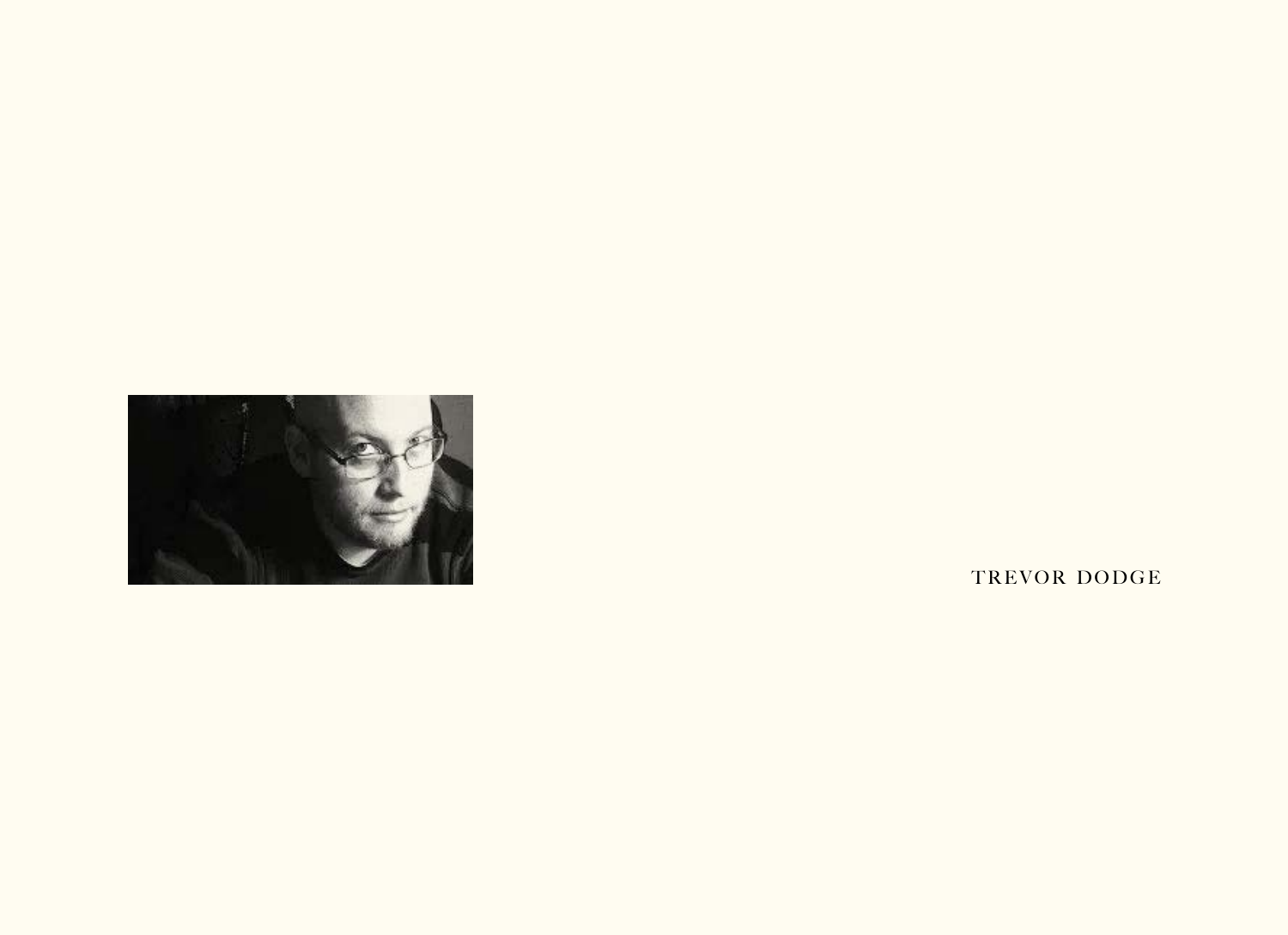## We Always Just Say Catastrophic DODGE DODGE

I didn't come here with Tawnya McNeil, nevertheless she is slow-dancing me above a gymnasium floor freshly sealed with acetane two days ago and definitely still reeking of it. Bon Jovi's power ballad "Never Say Goodbye" is thundering its way through the other couples here on the floor before shattering against the bleachers where other color-coordinated pairs of people are either arguing or not trying hard enough to conceal their clumsy groping of one another.

There are also a few singles sprinkled amongst them, but the loners mostly sit in the front rows of the bleachers, where the couples have dibs on the higher planks, higher and further back at nearly a 45 degree angle overhead. By the time the sound waves get here, they are thin, watery, and a bit shrill. This, despite the fact that the Z-103 sound crew (comprised of only one dude, a lone radio DJ who calls himself Logan Tusow (aged 46) and has arguably the area code's thinnest beard (b/w matching moustache that doesn't touch) and rents to himself his rent-to-own PA system on Friday nights (divorced three times, currently engaged, no children) to all the junior high schools) has the bass jacked up so high that the large framed photos of basketballers

in short-shorts are rattling against the brick wall to which they (the photos—-not the basketballers nor their short-shorts) are affixed, as are the shoegazers underneath who don't feel like bleaching it, who instead park themselves at L-shaped angles against the walls surrounding the entire area, so from way up above it would almost seem like the borders of this room are constantly infected with carpenter ants. Occasionally glances rise up to make sure the photos buzzing overhead aren't ready to crash down on them when they aren't looking (which is never) or in some way expecting it (ditto).

Because that would just be their luck, they think, and it would confirm their reticence to come in the first place, so, in a sense, there are a handful who are actually wishing for it to happen, so they could later tell their respective whomevers I TOLD YOU SO, and soak deep down into their self-deprecation. But for the majority of them, the longing to be part of the central scene on the dance floor—to be one of those stiff compasses lumbering and spinning around one another — well, that longing simply overwhelms them.

 Case In Point: Lucy Walker, cajoled into coming by her friends Monica and Shawneen, who pur-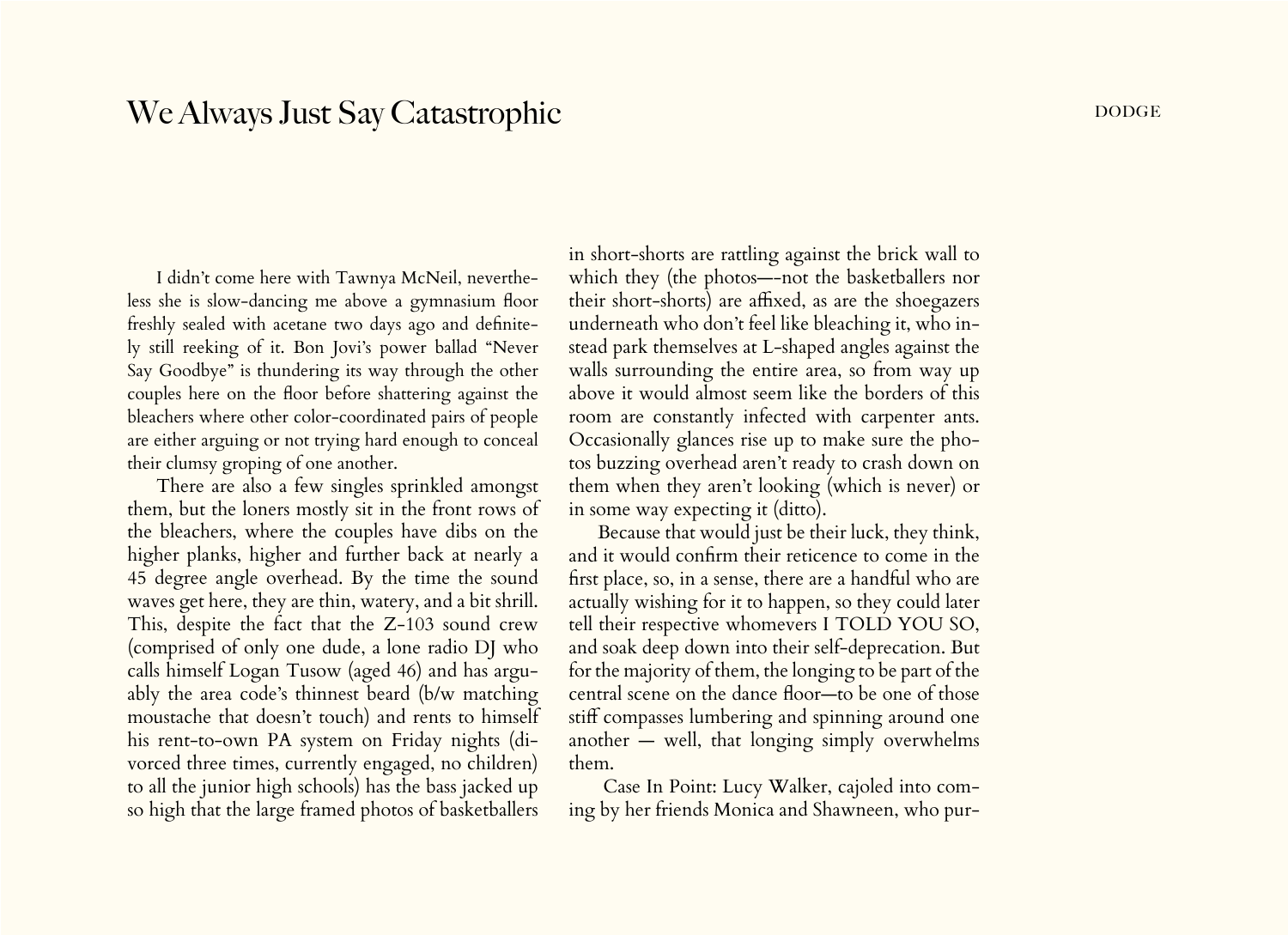**DODGE** 

posely didn't tell Lucy they were meeting Terry and Tracy Franks here, and who, upon seeing aforementioned Franks Brothers, squealed in complete syncopation as if they had rehearsed the precise tone and octave (which they had) for the last two weekend sleepovers at Monica's house.

Case In Point: Graham Nelson, whose mom begged (and ultimately bribed) him to come tonight for the official reason that all his friends from this new school would be here (all zero of them) and he wouldn't want to regret not going to this some 20 years later, but for the unofficial reason that Graham's mom was meeting Graham's dad for a roleplay session at the Purple Sage Motel just down Kimberly Road, and she couldn't miss her chance (again) to play Daddy Warbucks in their Little Orphan Annie Routine.

Case In Point: Cindy Barker, who didn't go home after school today, hiding in the shower room until the Sadie Hawkins affair tonight started taking shape with its folding tables screeching across the gym floor and the early-arrivers arrived early sporting their identically-paired/colored/sized/stretched/ embroidered Izod polos; Cindy Barker, who took Angee Feltman's threats all week to "beat" her "ass"

as true and unalterable fact; Cindy Barker, who had blown the points curve for all the pre-algebra classes all trimester, five straight tests and six pop quizzes in a row.

Case In Point: Angee Feltman, who is totally unaware of Cindy Barker's breath, scent or smell here along the wall, but even if she were, the plain truth of the matter is that Angee wouldn't make good on those earlier promises to "beat" any portion of "ass" because she is here waiting for Val Talamander and Katrina Ailes to show up. And they aren't going to. And Angee hasn't started to realize this just yet, so she is perpendicular to the wall, just left of the double metal doors propped open-open with matching metal folding chairs, her toe touching the same wall where Lucy, Graham and Cindy currently reside, Angee pretending that she is only temporary here despite the fact she isn't rocking an Izod, the embarrassing truth still waiting to reveal itself while she queues for Val and Katrina all evening, because what it all really boils down to is everyone here is just killing time until their parents roll into the parking lot at 9:30 to corral them all like farm animals. It just seems that some of them—the wallflowers especially—-are more aware of this fact than the others.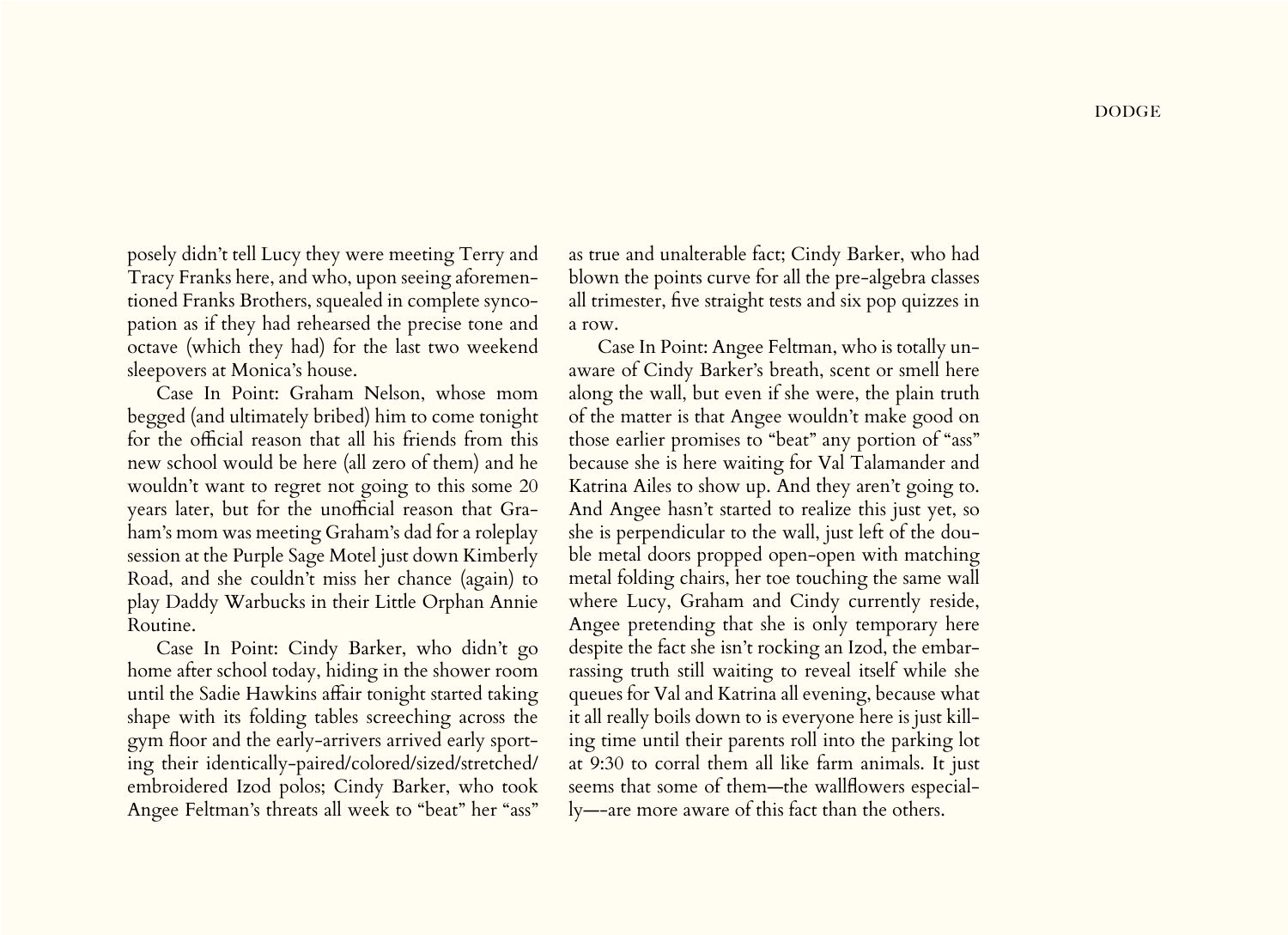I am aware of this only because as Tawnya continues spinning me around (she always leads) in her half-circle steps, the scene on the wall refreshes in my view every five seconds, and virtually without exception the figures and faces remain motionless and changeless, a fleshy mural interrupted only by the shift of an arm or the deep heave of a chest when its owner takes in a big breath to immediately push the air out, thin mouths with lips gapped into halfsneers as the pale rush of popcorn breath floods the room. See, she is left-handed—more like left-bodied—and is out and out militaristic about exercising her southpaw tendencies (see above). She not only writes left, bats left, throws left, but leads-on-thedancefloor left (she always leads), so our combined orbit is always counter-clockwise, and about every 10th step I fumble my own left foot either too near inside or too far outside the narrow fulcrum we've created between our feet to pivot around, breaking the nervous rhythm nearly every time I do this. She shifts her leading arm (she always leads) to compensate for the break, to wit I respond with my own compensation with my trailing arm, so the total effect is something like an airplane's propeller sputtering and wobbling immediately after ignition.

And she always notices the sputterings, keeps mental count of them for each slow song, tabulating them at the end of the evening into some karmic algebra that will help her formulate her next move in our 36-minute old relationship which started beyond the double metal doors, taking me largely by surprise

Like I said, I didn't come here with her. Didn't make plans to meet her by the pay phones or outside the bathroom. Didn't write her a legal paper note in purple ink to slide between the chevron slits of her locker. Didn't meet up with her in the lunch line to plan the whole evening out, in between the lunch ladies piling our molded brown trays with various shapes and thicknesses and smells of carbohydrates and fat.

I for reals and truly just didn't.

I did, however, do all of those things with Natalie Boxnard, whose name does an adequate job of describing her, moreso really than I could do or want to. Natalie is pretty much the girl version of me, especially in the fact that she's hopelessly right-handed, passive-passive aggressive, and considers any Friday night exciting in as much as it contains viewing either of the Patrick Swayze classics (namely, Dirty Dancing and Point Break) on videocassette. These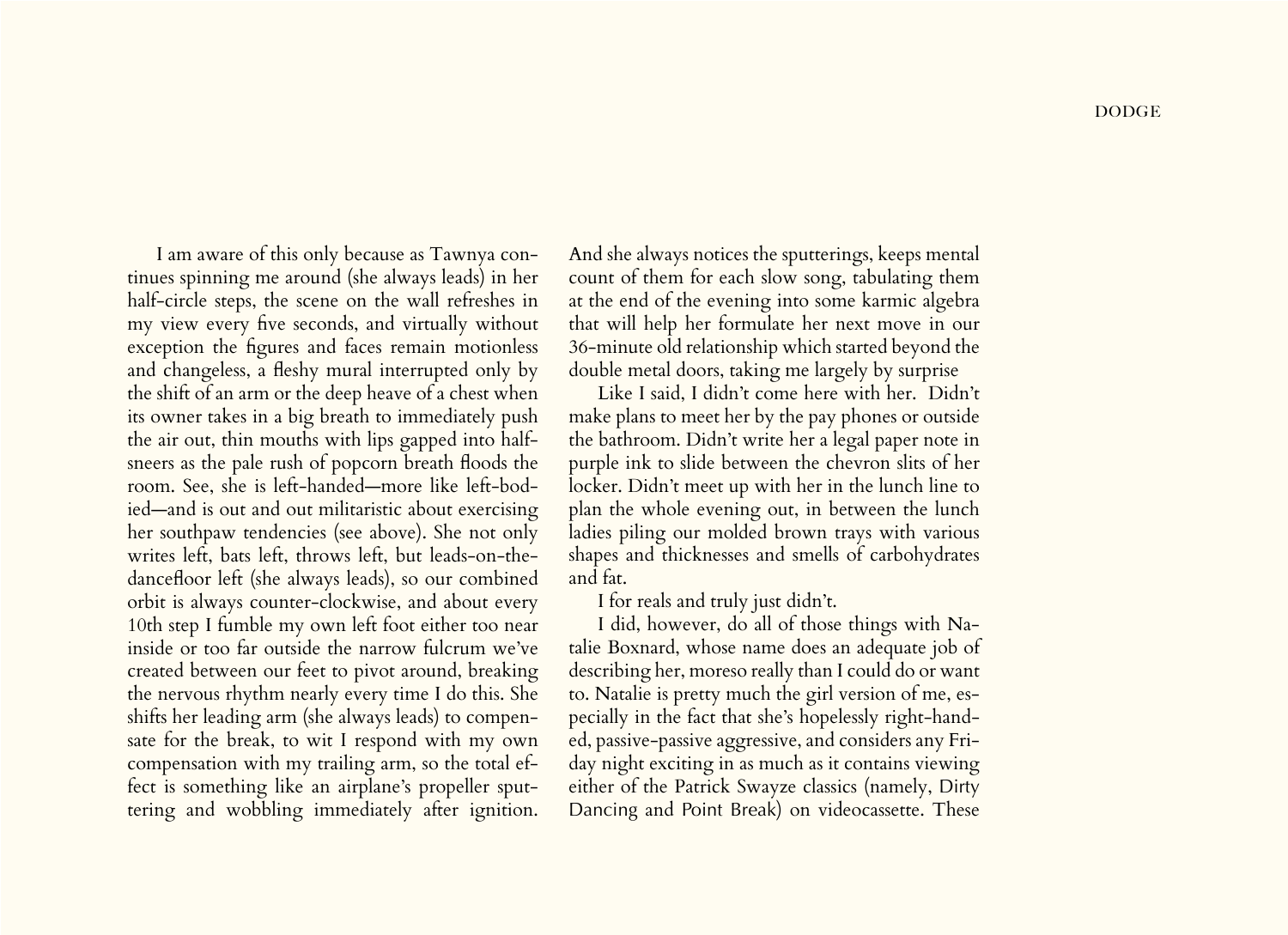are the evenings of her clad in her United Colors of Pajamaton, her father's athletic socks scrunched down on her ankles, quite possibly the world's largest bowl of unsalted/unbuttered popcorn strategically positioned on the couch between us to ensure it totally kills any potential for something even faintly resembling a romantic mood (Natalie's flood insurance-selling father has used this tactic for a long long time, having perfected his libido-crippling concoctions on Natalie's three older sisters; suffice to say, Mr. Boxnard knows his stuff when it comes to flatlining his daughters' emerging sexual proclivities, and most definitely keeps better tabs on teen hormonal swings and the flavor-of-the-week androgynes adorning the covers of Tiger Beat, 16, etc. etc. etc. (bold pastel-colored blocks of lettering floating over naturally curly hair: "Justin Dreams of You!", "Inside Kirk's Dressing Room!", "Taylor-Joey-Taylor Throws The Best Pool Party EVER!", etc. etc. etc.) than he (Mr. Boxnard) does when it comes to whatever particulars flood insurance salesmen are supposed to keep track of (if any). I know the popcorn routine far too well, and have endured it far too many times than is reasonable for a completely harmless boy like myself).

The very fact I did this as long as I did reveals this simple, serious truth: girls completely own me.

Which made what happened 36 minutes ago fairly effortless, really, for Tawnya, because despite the fact Natalie and I had been Going Together for 3 months and 11 days, Natalie and I are quite easily the two most passive people in this room (note: the KMart brand polos we're wearing, that stale unsalted/unbuttered shade of white) and our relationship is way more one of acquiescence than attraction. I have never thought Natalie is pretty. Far from it, actually. Her mouth is barbed with dental braces; she wears cat-eyed, pink-framed eyeglasses with thick, oblong lenses to correct what apparently is one of the longest ongoing cases of early onset astigmatism her opthamologist Dr. Schiel has ever seen; despite having just turned 14, she is already cursed with her mother's gourd-shaped figure (more like a bowling pin come to think of it), her widening hips showing little sign that they will ever swing back in a graceful S-pattern; her short hair is the color of Cheerios left too long in the morning's breakfast bowl, a bloated yellow fading into a more bloated yellow fading into an even more bloated yellow, like the hair of airline stewardesses who simply wait too long to do some-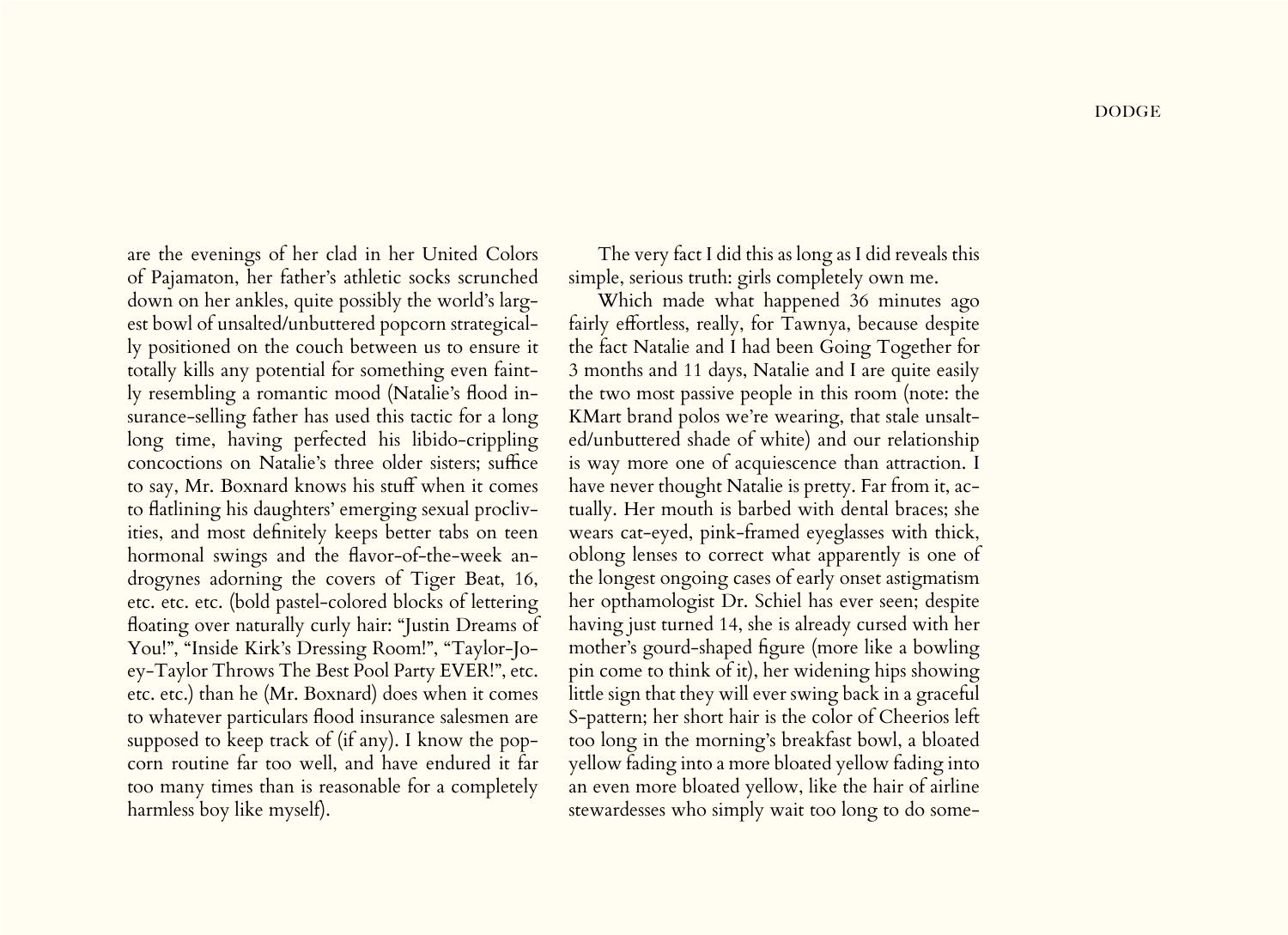thing else with their lives and so will pretty much always be thought of as airline stewardesses who have their runs down so pat they can literally do their eye makeup in their sleep (and most mornings, it's near impossible to tell); Natalie's eyelashes are so colorless as to appear clear upon first glance, their lack of hue only magnified by the huge honkin oblong lenses held perpendicular in front of them, the blink of her eye like a fly skittering quickly along the bottom of a wet drinking glass as its user tips the last drops of whatever into his/her mouth; and just past the lashes are vacant spheres of pale blue, irises constantly flared wide open, thin trickles of red blood vessels crisscrossing each other with no particular place to go.

And I have never thought Natalie is smart. Because if she is, she never would have dated me in the first place. Natalie and I started as payback for how Mindy Etters returned her half of the sterling silver Mizpah necklace when we broke up for the third time six months ago. Mindy took the right half and I took the left half and we swore to wear them even in the shower. Natalie has never seen it, but she knows I still have a green spot on my chest left from the chemical reaction. Natalie and Mindy aren't

currently best-best friends, but they were for a long time, and they will be again before the night's over. Mindy has ruby-tinted contacts which she trades out for tangerine-tinted ones which she trades out for canary-tinted ones which she trades out for shamrock-tinted ones which she trades out for cornflower-tinted ones which she trades out for fuschia-tinted ones. My dating Natalie was Jake's idea. Jake and I are currently best friends, and have been for a long time, but we won't be forever. Mindy had Jake give me her half of the Mizpah, tucked inside a note she wrote on lined paper with the jags still hanging from where the spiral binding bit down, her vowels as big loops in blue ink. I don't know whose idea that was. One thing I do know for certain: neither Mindy nor Jake are here tonight.

And in about 13 more minutes, Natalie won't be either. Her mother is already en route, having received word of it all, the news already engorged by a game of telephone, the news of the shit she just pulled (she always leads) 36 minutes ago billowing with enough despaired distortion from each successive retelling of aforementioned word to get Natalie's mother to remove her avocado green dishwashing gloves, pluck the communal keys to the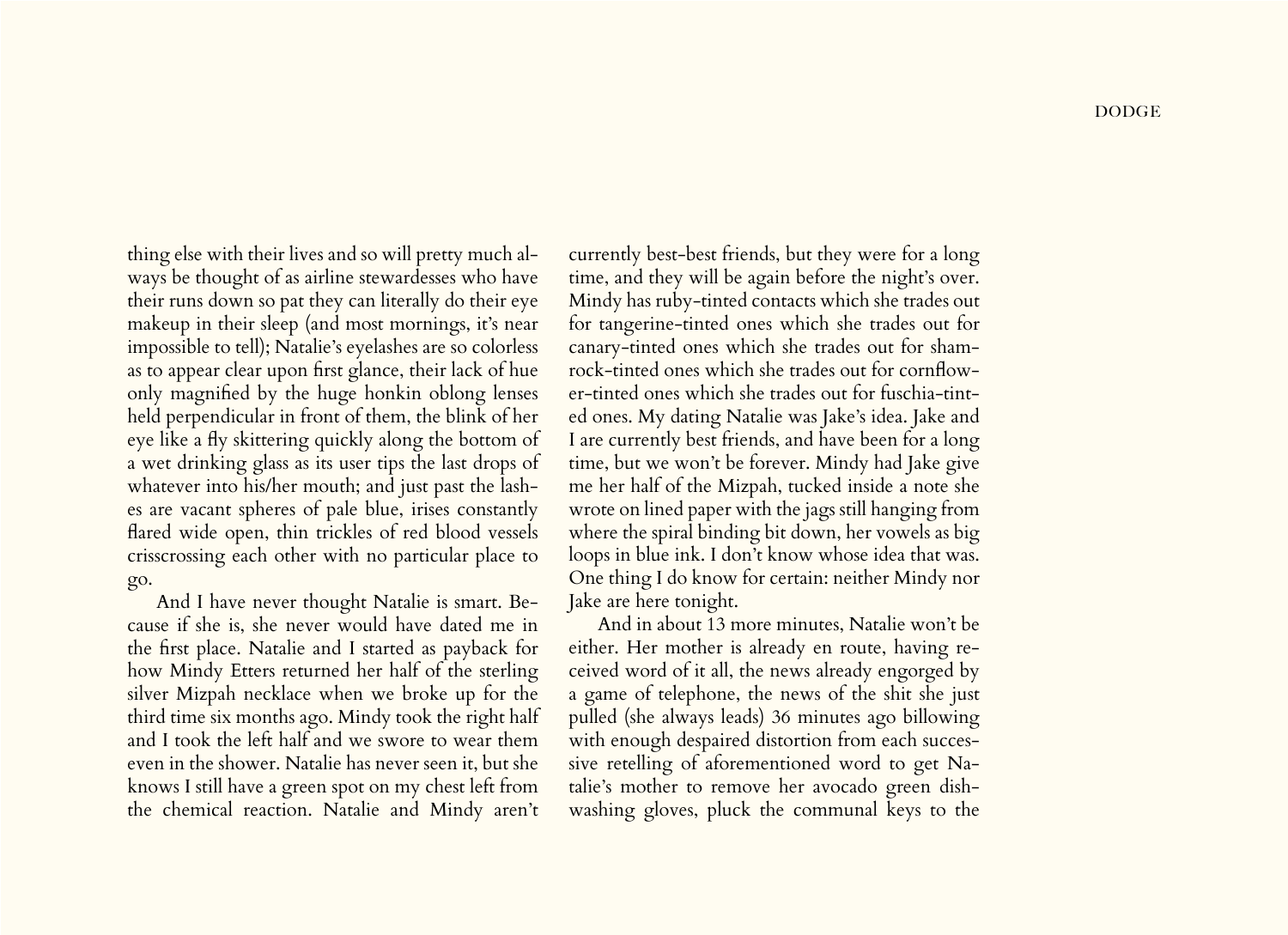mudstained Honda Accord off the pegboard, heave the vehicle into the street after a thick grind into reverse, and commence rescue operations inside her daughter's chest cavity. It's important to note that Natalie did not place the originating call into her parents' keyhole-shaped neighborhood from the thin trio of payphones outside, nor did she relay, follow-up, prank, phreak, hack, jive, cajole, or in any possible way rebroadcast the sad sad news; furthermore, it is largely impossible to monitor the total number of pulls she will take from the Ipratropium Bromide inhaler vised between her index finger and thumb and scraping back and forth against her dental work during her mother's crucial ETA, the seconds ticking silently away below the Accord's digital speedometer, because Natalie's new best-best friend Erline Sadler has never seen anything like this up close before, and certainly doesn't know the drill when it comes to slowing Natalie down with her pulls, and—besides—is too busy plunking one quarter dollar after another after another into the three coin receptacles as fast as her fingers can handle.

At least that's what Katrina Ailes' report says from the hallway where she can't really see what's happening too much past the steel-plated firedoors,

and she's pretty much considered a pathologic liar despite being confused all the time for her twin sister Katherine, who everyone always believes for no good reason whatsoever. But more than that, just about everyone feels the same contempt for Natalie that I do, so the hard brutal truth is that pretty much the only one who might be even remotely interested in Katrina's report is right here in front of me (she always leads). And this isn't the first time Tawnya has hijacked me like this, so I would be lying if I said that I am surprised right now. In fact, pretty much the last thing I am right now is surprised.

She is not looking towards the hallway or the double metal doors framing it or the chairs propping them open or the bleachers or the short-shorts or the floor. Because when she stepped between Natalie and I during Logan Tusow's tinny spin of Sheriff's "When I'm With You" 36 minutes ago, she has not looked anywhere but directly into my eyes and she simply will not stop.

And this is the part I can't see coming. And the truth is I simply don't want her to stop.

Tears are skimming the mascara from her big chocolate eyes, pooling and draining into the creases of her lipstick-less mouth frequently enough to